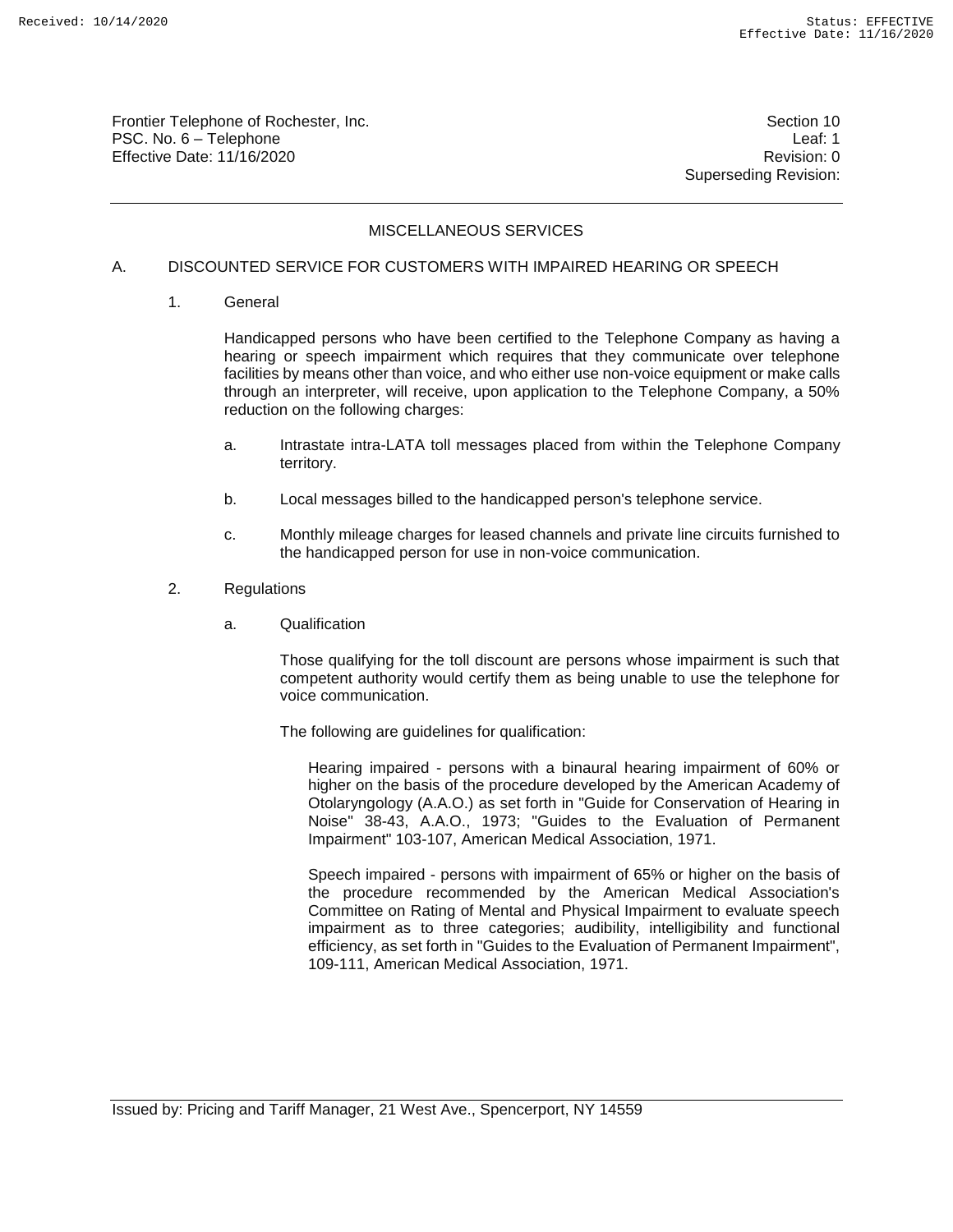Frontier Telephone of Rochester, Inc. Section 10 PSC. No. 6 – Telephone Leaf: 2 Effective Date: 11/16/2020 **Review Account 2018** Revision: 0

Superseding Revision:

# MISCELLANEOUS SERVICES

#### A. DISCOUNTED SERVICE FOR CUSTOMERS WITH IMPAIRED HEARING OR SPEECH (Cont'd)

- 2. Regulations (Cont'd)
	- b. Certification

Acceptable certifications are (1) those made by a licensed physician, otolaryngologist, speech-language pathologist or audiologist or an authorized representative of a social agency that conducts programs for persons with hearing or speech impairment in cooperation with an official agency of the State of New York or (2) pre-existing Certifications establishing the impairment of hearing or speech such as those which qualify the handicapped person for social security benefits on the basis of total hearing impairment or for use of facilities of an agency for persons with hearing or speech impairment.

c. Billing

The discount will be handled through a special toll credit card which may be used from any telephone within the Telephone Company territory. The credit card may be used outside the Telephone Company territory with the rate treatment noted below. Such calls will appear on the customer's monthly bill.

d. Billing Authorization

Responsibility for payment of charges may be handled in one of two ways:

- 1) The handicapped person (the applicant) may accept responsibility for payment of his or her own bill. In this case, the applicant must be 18 years of age or older and must reside within the Telephone Company's operating territory, but he or she does not need to have service from the Telephone Company.
- 2) Another party may agree to accept responsibility for payment of charges incurred through use of the Special Credit Card by the applicant. Where this option is chosen, the person accepting this responsibility must be 18 years of age or older but does not need to reside within the Telephone Company territory.

In either case, the applicant is the only authorized user of the toll credit card. If the person accepting payment responsibility has service within the Telephone Company territory, charges will be billed on the regular monthly bill; otherwise a separate bill will be sent.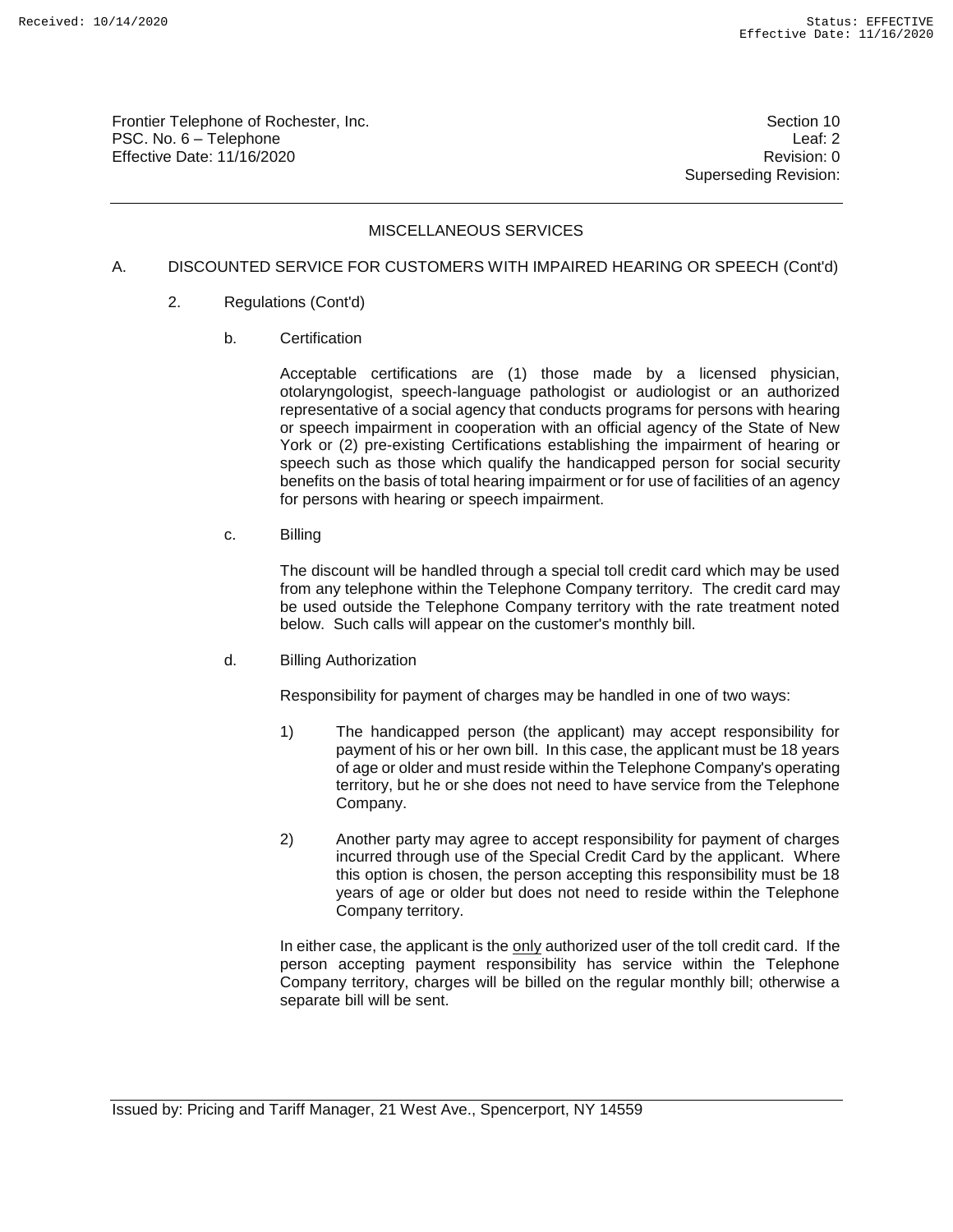Frontier Telephone of Rochester, Inc. Section 10 PSC. No. 6 – Telephone Leaf: 3 Effective Date: 11/16/2020 **Review Account 2018** Revision: 0

Superseding Revision:

# MISCELLANEOUS SERVICES

# A. DISCOUNTED SERVICE FOR CUSTOMERS WITH IMPAIRED HEARING OR SPEECH (Cont'd)

3. Rates and Charges

Prior to applying the 50% discount, calls will be rated using Direct Distance Dialed (DDD) rates, with the exception of person-to-person calls. If the card is used outside the Telephone Company territory, it will be treated as a normal toll credit card, with applicable operator handled charges and with no 50% discount.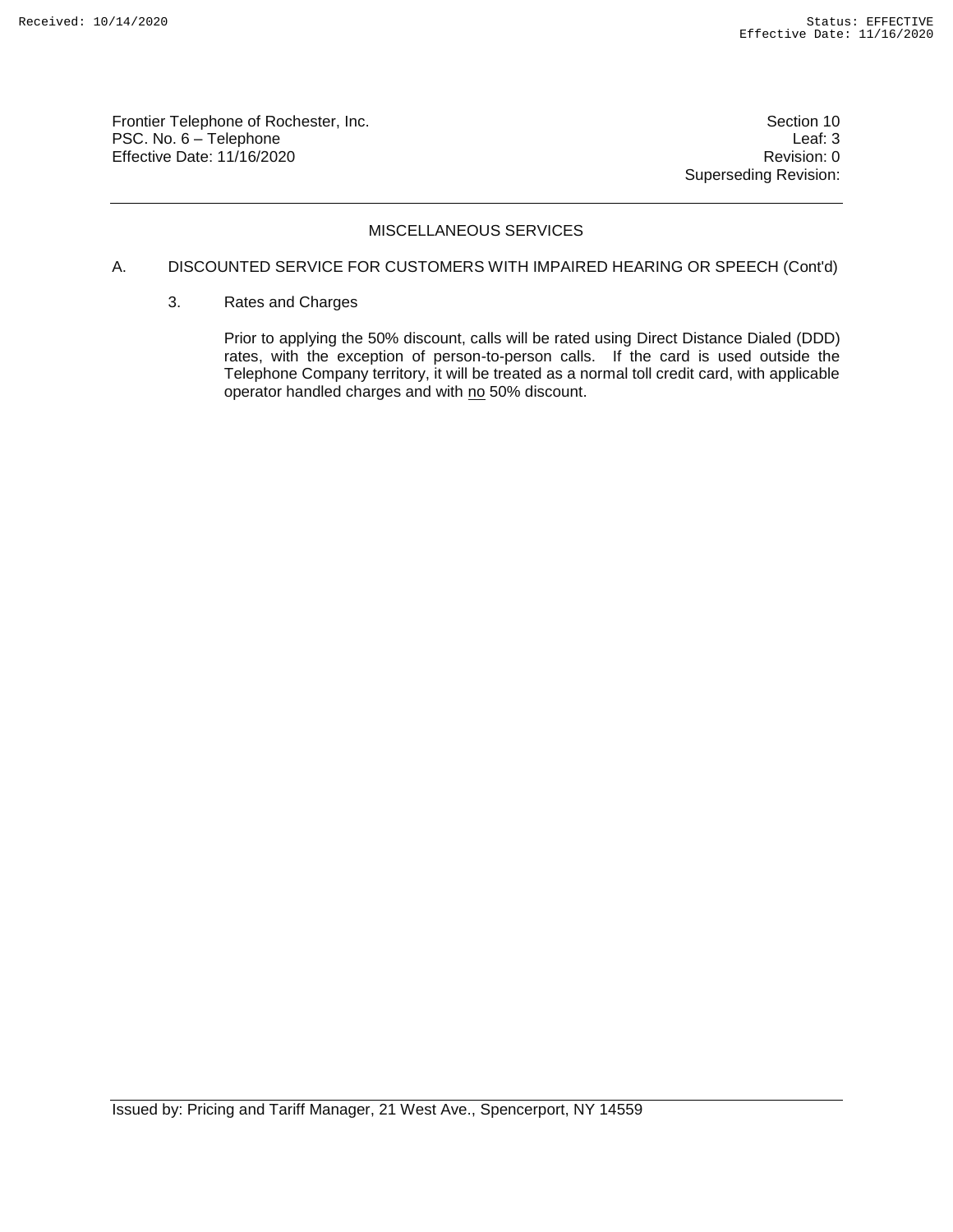Frontier Telephone of Rochester, Inc. Section 10 PSC. No. 6 – Telephone Leaf: 4 Effective Date: 11/16/2020 **Review Accounts** Effective Date: 0

Superseding Revision:

#### MISCELLANEOUS SERVICES

#### B. NEW YORK RELAY SERVICE

1. General

As an additional service to customers with impaired hearing or speech, the Company will participate in the New York Relay Service contingent on the following regulations:

The Company will provide access to the Telecommunications Relay Service (TRS), pursuant to an agreement with the designated TRS provider for the State of New York. The service permits telephone communications between hearing and/or speech impaired people who must use Telecommunications Device for the Deaf (TDD) or a Teletypewriter (TTY) and other telephone users. Calls made through the New York Relay Service will be routed to the Relay Center of the TRS provider for the State of New York by dialing an 800 number or 711 for some services. At the New York Relay Service Center, a specially trained Operator, makes the connection between the two callers and facilitates the call. A specific 800 number has been designated for both impaired and non-impaired customers to use. These numbers are available through the business office.

Beginning April 1. 2001, New York Relay Service customers who use a text telephone (TTY) will have the ability to communicate with the following voice users new enhanced services:

- Spanish to Spanish Relay Service Spanish speaking and TTY users of the Relay service may now call an 800 to access specially trained operators to facilitate calls in Spanish;
- Speech to Speech Relay Individuals with Speech Disabilities may now access specially trained Relay operators to facilitate calls between consumers with speech disabilities and others by dialing an 800 number;
- Pay per Call Services Relay users who wish to access Pay per call services may do so by calling a 900 number. This number will access a New York State Relay operator, who will then complete the request pay per call service. Relay users will not incur a charge for the call to the relay service, but will incur charges from the pay per call provider; and
- Turbo Code<sup>™</sup> Relay users who have specially equipped TTY machines now have the ability to transmit TTY text at up to 110 words per minute.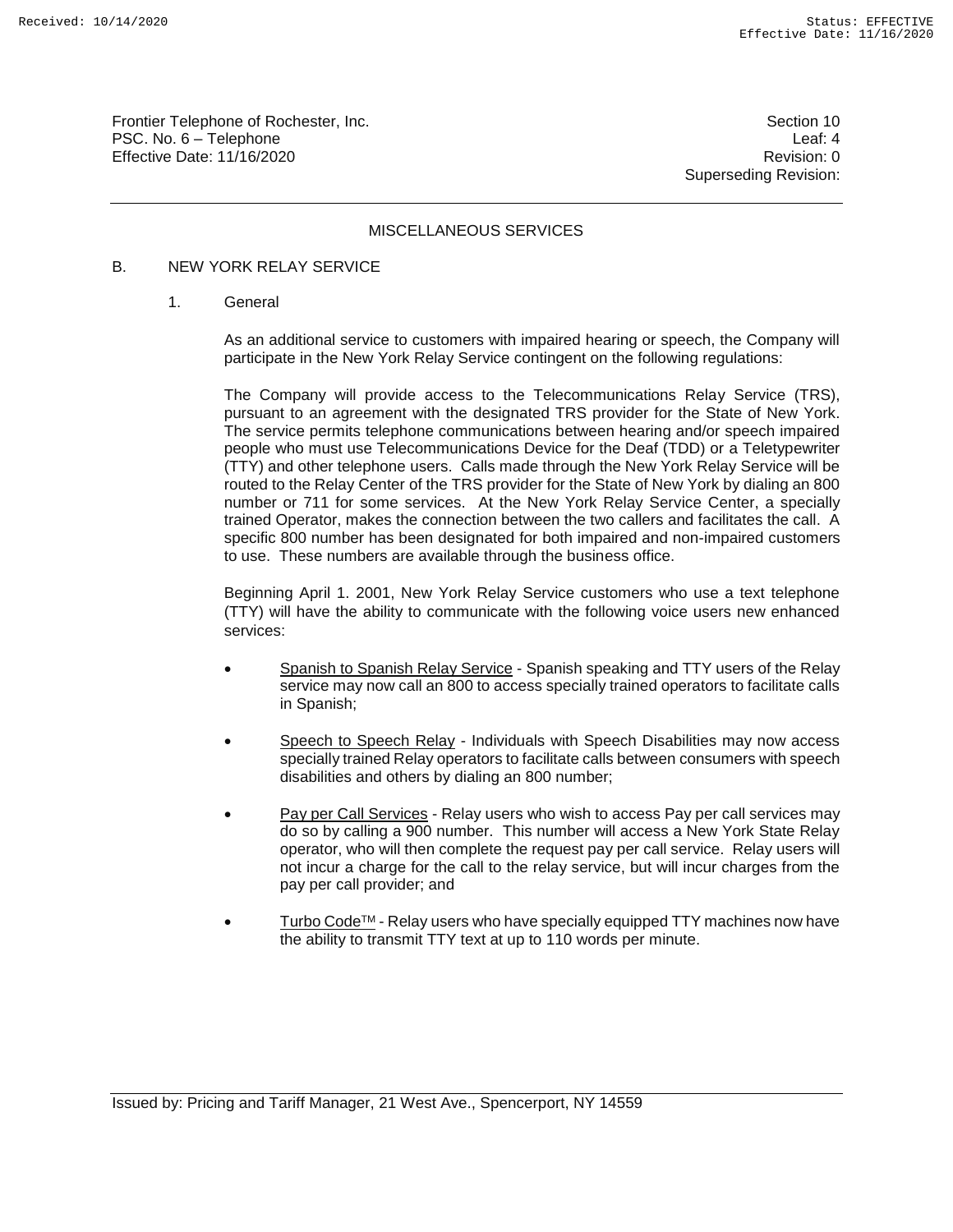Frontier Telephone of Rochester, Inc. Section 10 PSC. No. 6 – Telephone Leaf: 5 Effective Date: 11/16/2020 **Review Account 2018** Revision: 0

Superseding Revision:

#### MISCELLANEOUS SERVICES

## B. NEW YORK RELAY SERVICE (Cont'd)

- 2. Regulations
	- a. Each call to the New York Relay Service is handled in strict confidence.
	- b. The Relay Operator has been trained to help conversations flow accurately and easily
	- c. There is no limit on the number of times you may use the service, and there is no cost.
	- d. Only intrastate calls can be completed using the New York Relay Service.
	- e. The New York Relay Center is operational 24 hours a day, seven days a week.
	- f. Charges for calls placed through the Relay Center will be billed as Direct Distance Dialed (DDD) from the point of origination to the point of termination. The actual routing of the call is independent from what is billed.
	- g. Calls made using the Relay Service may be billed to a third number only if that number is within New York State.
	- h. The following calls may not be placed using the Relay Service:
		- (1) calls to informational recordings and group bridging services;
		- (2) calls to time or weather recording messages;
		- (3) operator handled conference service and other teleconference calls; and
		- (4) calls from coin telephones when the payment method is coins.
	- i. Local calls using New York Relay Service will be completed at no charge when calling from a pay telephone.